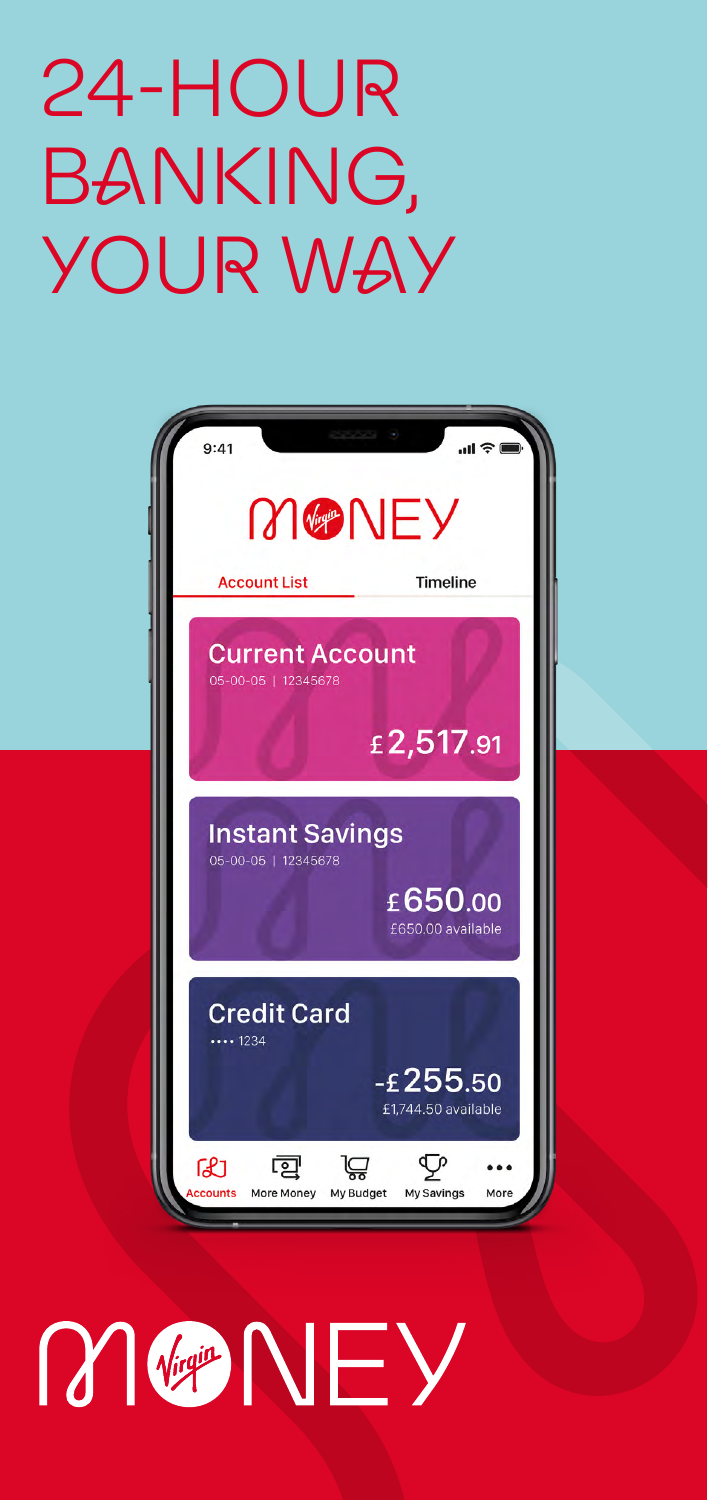# BANKING SERVICES AT YOUR FINGERTIPS

Tap into an exciting world of digital banking, packed full of features designed to give you more control of your money.

Track, budget, save and pay with our mobile banking app. You can sign in super-securely with fingerprint or face ID for compatible devices.

If you don't have a device for mobile banking, that's fine. It's easier than ever to get up and running with internet or telephone banking.

# Manage your money when and where it suits you

|                                          |                          | E,                  |                             |
|------------------------------------------|--------------------------|---------------------|-----------------------------|
|                                          | <b>Mobile</b><br>banking | Internet<br>banking | <b>Telephone</b><br>banking |
| Check your balance<br>and transactions   |                          |                     |                             |
| Transfer money<br>between your accounts  |                          |                     |                             |
| Make payments and<br>pay bills*          |                          |                     |                             |
| Set up new payees                        |                          |                     |                             |
| Set up and manage<br>standing orders     |                          |                     |                             |
| <b>Manage Direct Debits</b>              |                          |                     |                             |
| <b>View statements</b><br>and letters    |                          |                     |                             |
| Set up balance and<br>transaction alerts |                          |                     |                             |
| Order cheque/paying<br>in books          |                          |                     |                             |
| Pay in cheques                           |                          |                     |                             |
| Update contact details                   |                          |                     |                             |
| Report a debit card as<br>lost or stolen |                          |                     |                             |

# Ready to get going?

### Get mobile



To download our **mobile banking** app, just search 'Virgin Money Mobile Banking' on the App Store or Google Play™. For our credit card app, search 'Virgin Money Credit Card'. Or, head to [virginmoney.com/go-digital](https://uk.virginmoney.com/service/digital-registration/)



# Get online



To register for **internet banking**, visit [virginmoney.com/go-digital](https://uk.virginmoney.com/service/digital-registration/)

# Get on the phone



If you want **telephone banking**, give us a call on 0800 121 7365 and choose option 1. We're here 7am to 9pm Monday to Saturday and 10am to 5pm on Sundays. When you're registered, the service is available 24/7.

Services may vary depending on the type of account you hold, and may be temporarily unavailable during periods of routine maintenance

\*Transaction and daily limit applies